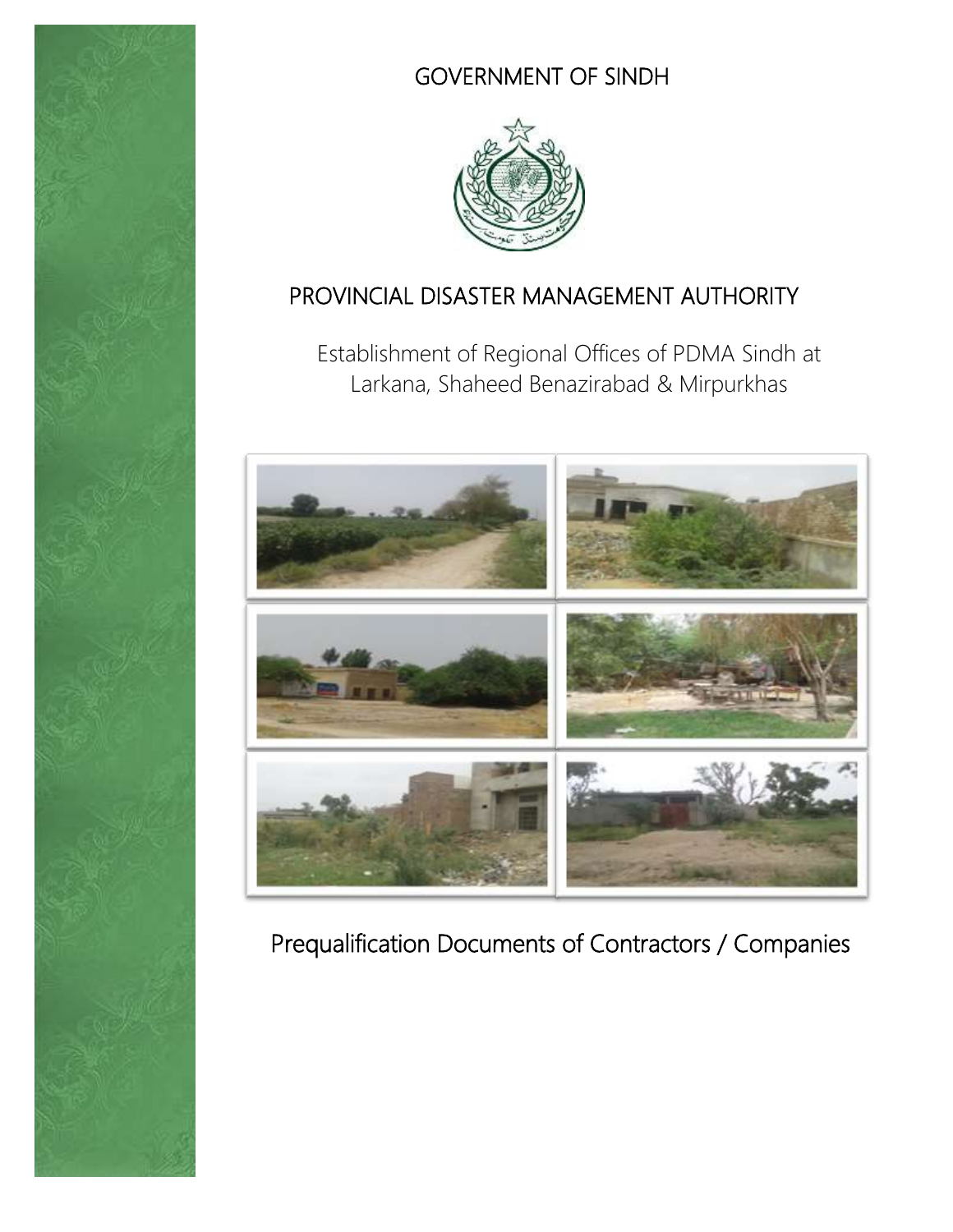#### 1.0 Introduction

The basic aim of the pre-qualification is intended to eliminate, early in procurement proceedings, constructors that are not suitably qualified to perform the contract. The pre-qualification specifically means selection of competent bidders prior to issuance of the invitations to bid. It is required for large and complex civil works contracts, turnkey contracts, and contracts for the fabrication of expensive and technically complex plant and equipment. This is to ensure that only firms with appropriate experience, a proven track record, and necessary annual turnover and that, can provide all the equipment required in a timely manner and will be only invited to submit bids. Thus assessment by an implementing agency of the suitability of firms to carry out a particular contract **prior** to being invited to submit a bid is a process called Prequalification.

#### 2.0 Sindh Public Procurement Rules 2010

When and how to engage in the pre-qualification process, is clearly explained in SPP Rules 27 & 28, 2010 and same may be referred for further guidance.

#### 3.0 The Prequalification Process

#### 3.1 Advertisement and Notification

The Invitation for Prequalification (IFP)/Pre-qualification notice shall be advertised in the manner explained in the SPP Rules 15, 17 & 18 of 2010.

#### 3.2 Preparing and Issuing of Prequalification Document

The Procuring Agency is responsible for preparing and issuing the Prequalification Document to all interested bidders. All information and data particular to each individual prequalification process must be provided by the agency in the following sections of the Prequalification Document:

#### 4.0 Section I. Instructions to Bidders (ITB);

#### 5.0 Section II. Eligibility & Evaluation / Qualification Criteria;

6.0 Section III. Application Forms;

7.0 Section IV. Scope of Contract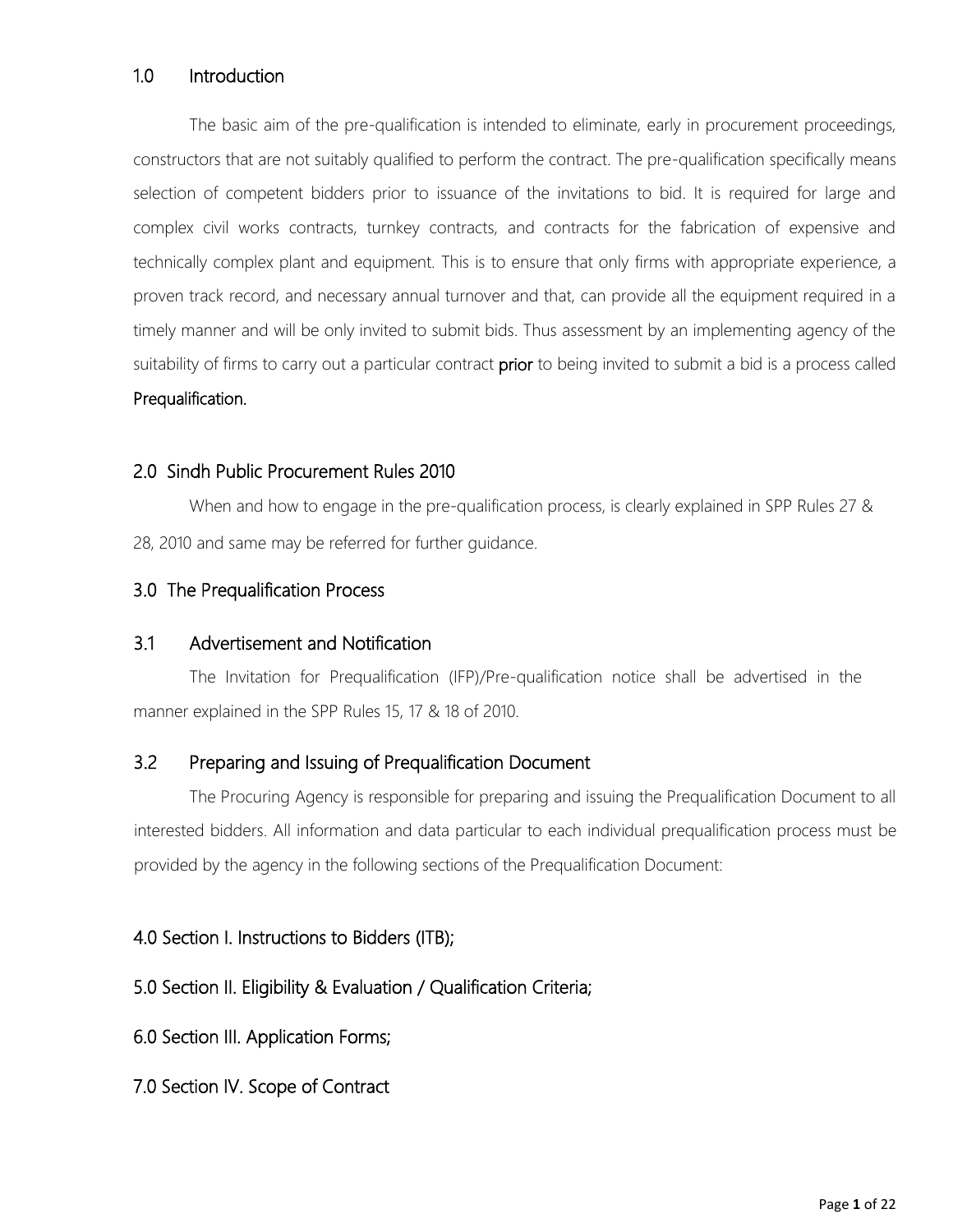## **CONSTRUCTION OF PDMA REGIONAL OFFICES Prequalification of Contractors / Firms**

Provincial Disaster Management Authority intends to Pre -qualify Contractors / Firms, registered with the Pakistan Engineering Council (PEC) for following works; Package-1

Construction of PDMA Regional Offices at Larkana,

#### Package-2

Construction of PDMA Regional Offices at Shaheed Benazirabad

#### Package-3

Construction of PDMA Regional Offices at Mirpurkhas

The Scope of each package consists of combination of works of following nature: Construction of residential and non-residential building(civil, electrical & drainage works)

Estimated cost: Estimated cost of each package ranges between PKR 200 Million to PKR 300 Million

Project period:

Details of the Project can be obtained from the Prequalification Documents. Interested firms duly registered with the Pakistan Engineering Council (PEC) having specialization in CE-01, CE-09 and CE-10 and valid registration in Category C-3 and above may apply, giving particulars in the following format as per SPPRA rule laid down.

Documents may be purchased by interested Contractors / Firms from 23-01-2018 to 08-02-2018, on submission of a written application on company's letter head addressing to the undersigned, upon payment of non-refundable fee of Rs. 1,000/- in shape of bank draft / pay order from any scheduled bank of Pakistan in favour of the Director General PDMA Sindh. Duly filled in Prequalification Documents along with relevant documents / information must be delivered in the office of Director General, PDMA Sindh on or before 08-02-2018 at 02:00 PM which will be opened on the same day at 03:00 PM in the presence of bidders or their representatives who wish to attend. Late bids shall be rejected.

PDMA reserves the right in its sole discretion to reject any or all Pre-Qualification Documents as per provision of SPPRA Rules.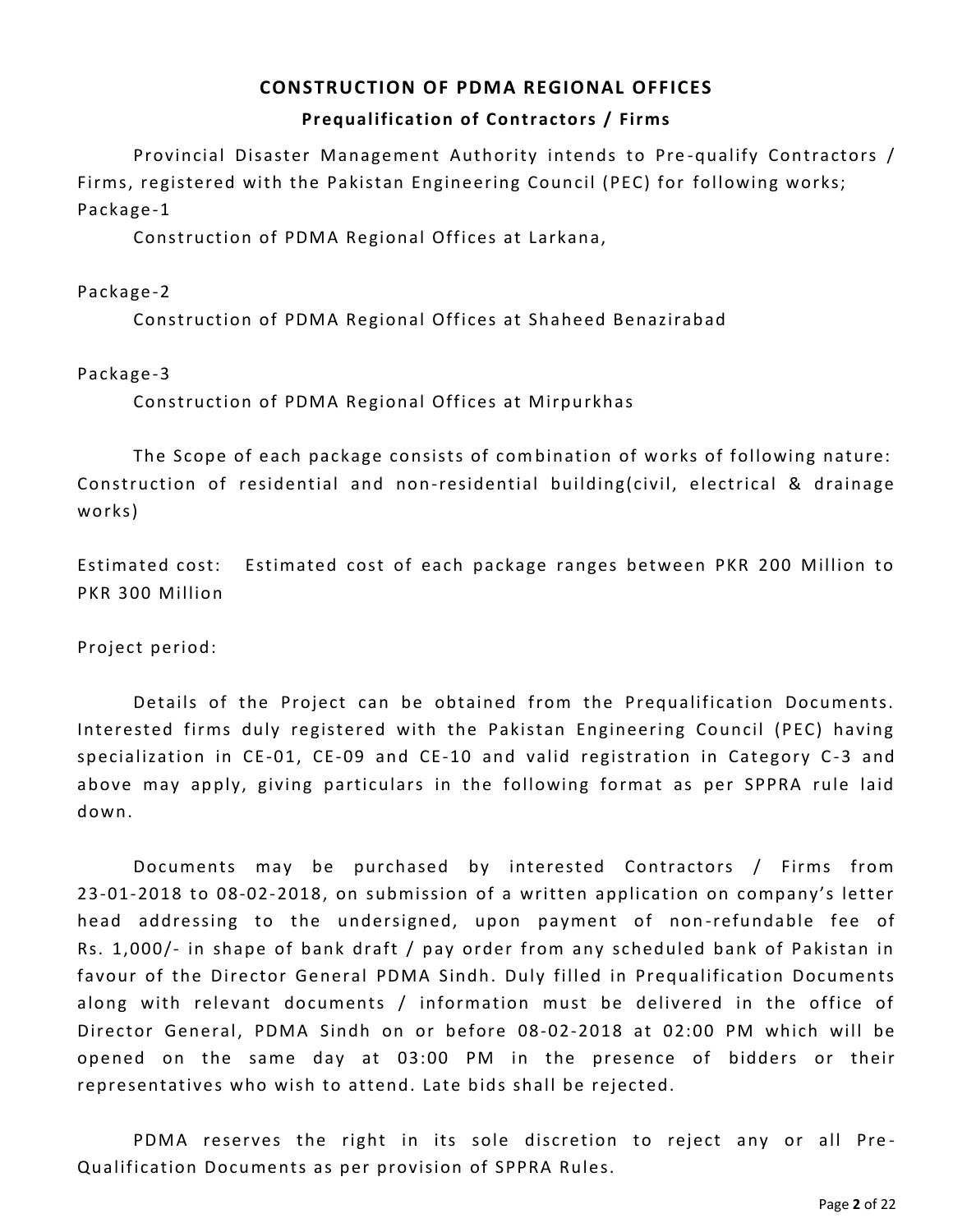In case of any unforeseen situation resulting in closure of Office or Govt. Holiday on the date of opening, the prequalification documents shall be submitted / opened on the next working day at the same time and venue i.e. Bungalow No.82,  $10^{\text{th}}$ Lane, Khayaban-e-Hilal, DHA Phase-6, Karachi, Tel: 021-39933701-02.

> **Deputy Director (Technical) Provincial Disaster Management Authority**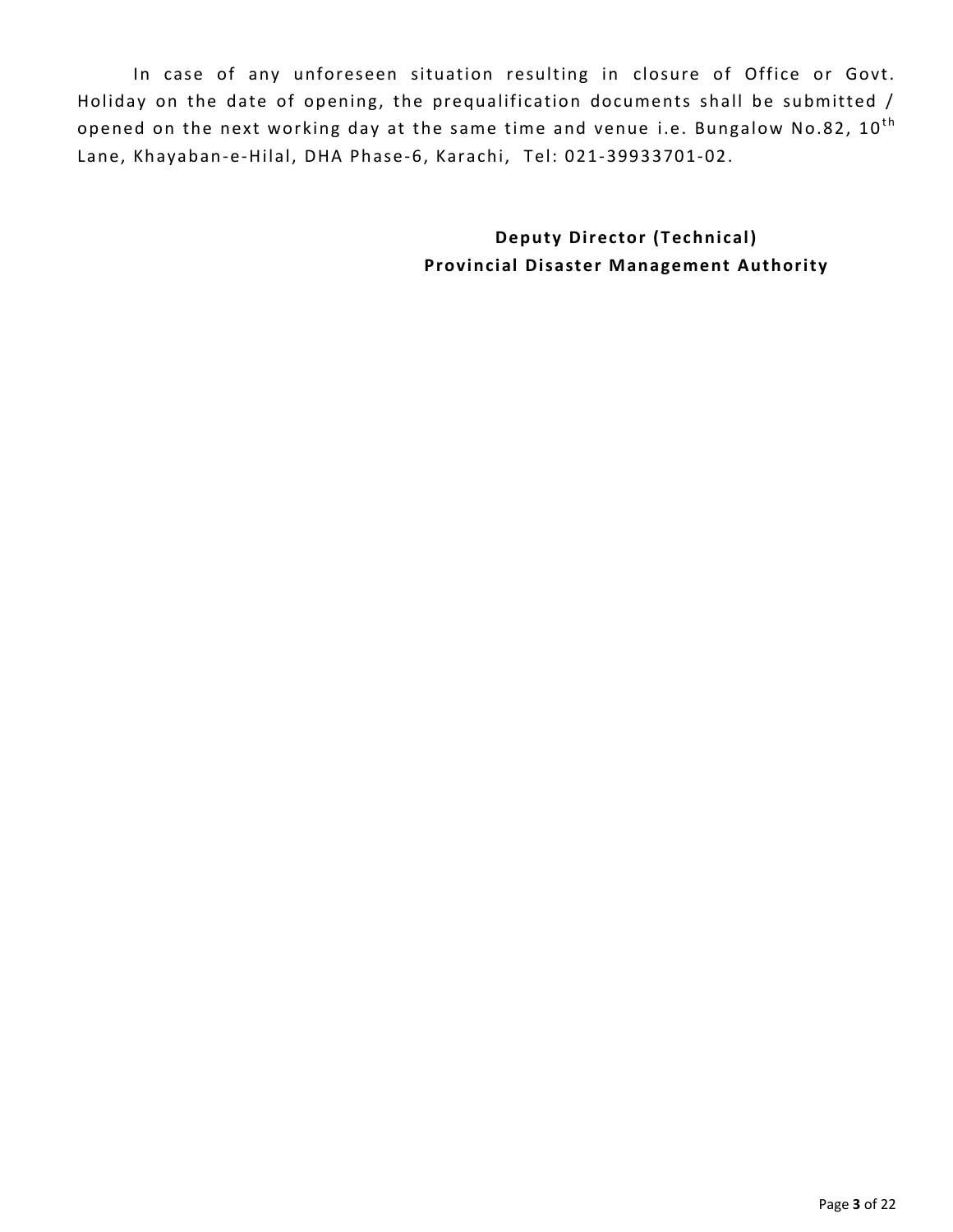#### 4.0 Section I. Instructions to Bidders/Applicants (ITB)

- Clause 1 The firm/contractor shall enclose the (one original and two copies) of the documents in a sealed envelope which shall:-
	- (a) bear the name and address of the Applicant;
	- (b) be delivered by hand or through courier/registered mail to address mentioned in advertisement for pre-qualification or in document;
	- (c) and be clearly marked "Application for Pre-qualification for Establishment of Regional Office of PDMA Sindh" Package-1 Construction of PDMA Regional Offices at Larkana,

Package-2 Construction of PDMA Regional Offices at Shaheed Benazirabad

## Package-3 Construction of PDMA Regional Offices at Mirpurkhas

- Clause 2 If the envelope is not sealed and marked as required, the procuring agency will assume no responsibility for the misplacement or pre-maturing opening of the document.
- Clause 3 Document shall be prepared in the English language. In case of ICB, the information provided in any other language shall be accompanied by English translation also.
- Clause 4 Firm/Contractor must respond to all questions and provide complete information as advised in this document. Any lapses to provide essential information may result in disqualification of the firm/contractor.

#### Clause 5 Clarification and Modification of Documents (SPP Rule 23).

Firm/Contractor, who has obtained documents, may request for clarification of contents of the bidding document in writing, and respond to such queries shall be made in writing within three calendar days, provided they are received at least five calendar days prior to the date of opening of bid.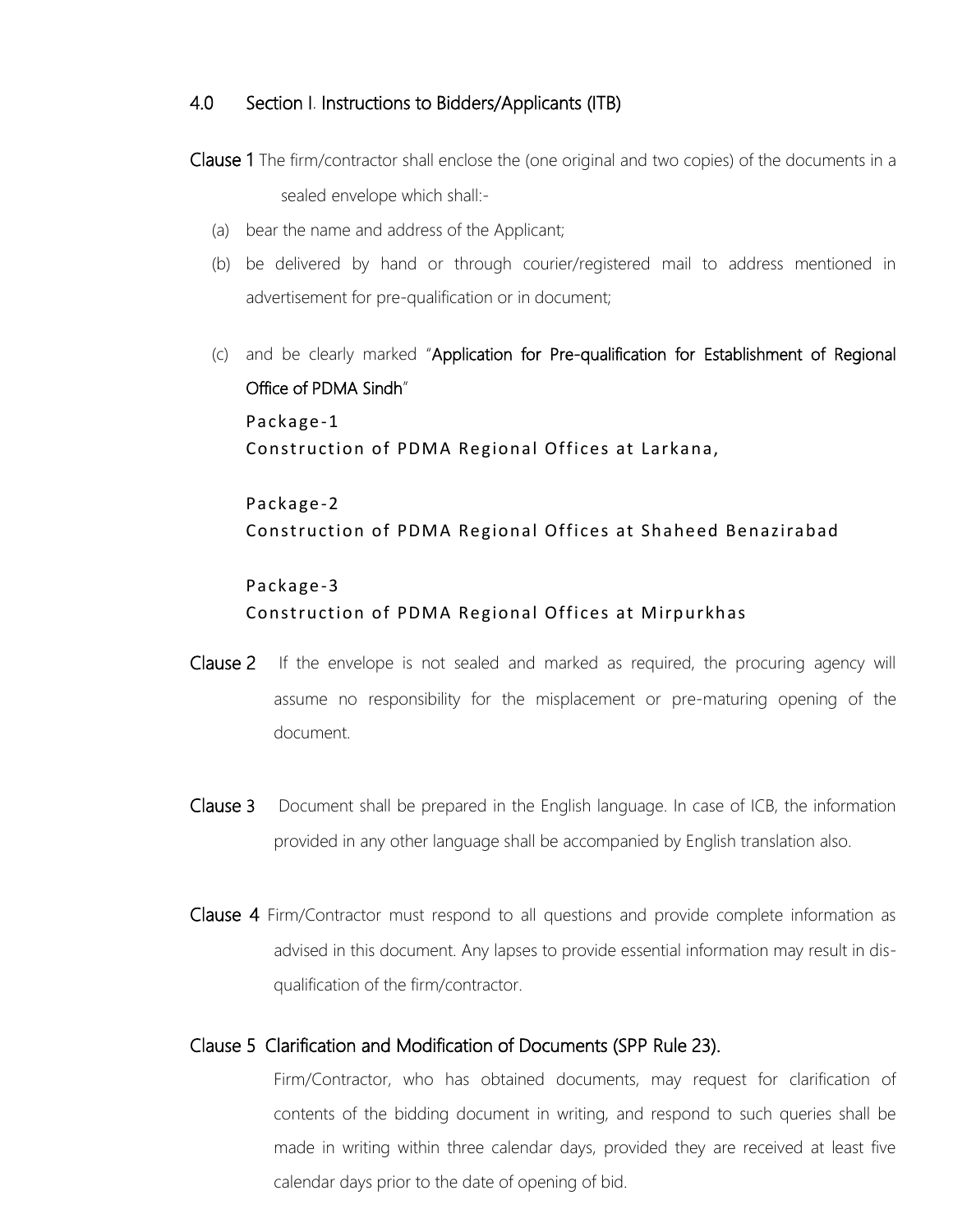- Clause 6 Addendum: At any time prior to the deadline for submission of documents, the agency may amend the Prequalification Document by issuing addenda. Any addendum issued shall be part of the Prequalification Document and shall be communicated in writing to all who have obtained the prequalification document.
- Clause 7 Deadline for submission of Documents (SPP Rule 22 & 24): Documents shall be received by the agency at the address (*mention the address & telephone & fax numbers*), not later than the *(mention the date & time).*The procuring agency may, at its discretion, extend the deadline for the submission of documents by amending the Prequalification Document, and in which case all rights and obligations of the Agency and the firms/contractors subject to the previous deadline shall thereafter be subject to the deadline as extended.
- Clause 8 Evaluation (Rule 27 (2): Firm's/Contractor's general and particular experience, personnel and equipment capabilities, and financial position, as demonstrated by the Applicant's responses in the prescribed forms will be evaluated as per evaluation criteria given in the document. The Procuring Agency reserves the right to waive minor deviations, if these don't materially affect the capability of an applicant to perform the contract. Subcontractor's experience and resources shall not be taken into account in determining the firm/contractor compliance with the qualifying criteria. However, Joint Venture experience & resources shall be considered. Consortium or Association of firms will be considered for similar treatment as in case of Joint Venture.
- Clause 9 Clarification of Prequalification Information (Rule 43): To assist in the evaluation of information, the agency may, at its discretion, ask any firm/contractor for a clarification of any information which shall be submitted within a stated reasonable period of time. Any request for clarification shall be in writing. If any firm/contractor does not provide clarifications of the information requested by the date and time set in the agency's request for clarification then application of the firm/contractor may be rejected.
- Clause 10 Verification of Prequalification Information (Rule 28 (1d)): Verification of the information provided by the pre-qualified/shortlisted firms/contractors in the submissions for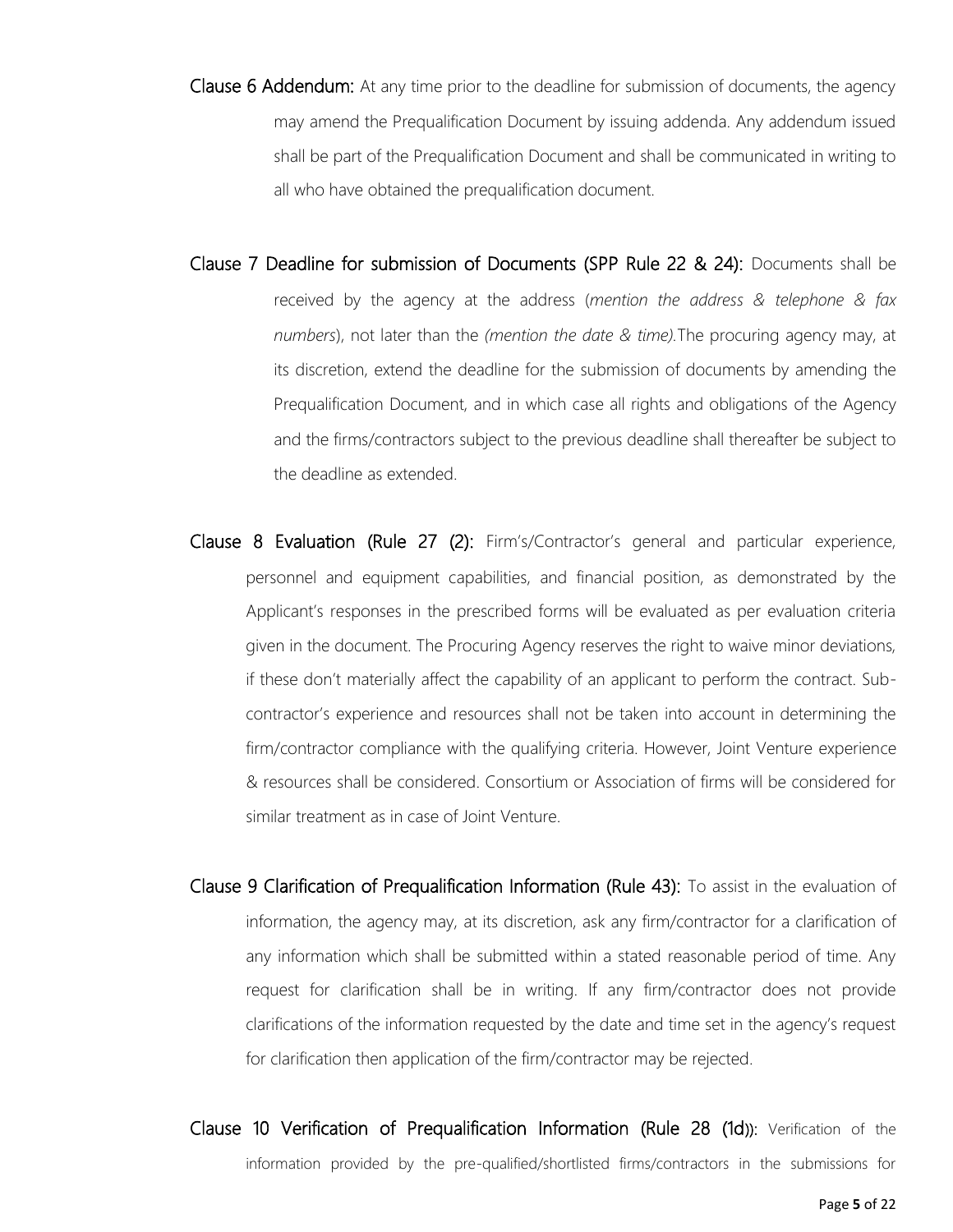prequalification may be made. In case the information is found to be wrong or incorrect in any material way or firm/contractor is found to be lacking in the capability or resources to successfully perform the contract, then it shall not be pre-qualified.

#### 5.0 Section II: Evaluation/Qualification Criteria.

*In this section evaluation criteria are based on marks / score criteria for selection methods for prequalifying of the contractors / firms.*

#### 1. Evaluation / Qualification Criteria is as under.

Mandatory Provisions/Eligibility: Firms/Contractors must possess

- (i) Valid registration certificate of PEC in the category C-3 or above and in discipline CE09 & CE10 valid up to 31<sup>st</sup> December 2017 along with CV of Engineer, PEC registration employed with the company.
- (ii) Registration certificates from Income Tax (FRB), Sales Tax and Sindh Revenue Board along with Tax Returns of last three years
- (iii) Affidavit of the Contractors / firms on non-judicial stamp paper that they are not blacklisted and not involved in any litigation, departmental rift or abandoned or unnecessary delayed completion of any work in the Government and as well as in private organization.

Required Documents: It must include following information/documents:-

- (A) Firm/Contractor having been in business of construction at least for 5 years.
- (B) Experience and past performance.
	- (i) Have completed Two (2) similar assignments having cost of each at least 50% of the project in the last five (5) years.
	- (ii) Have executed at least one (1) project in similar geographical condition in last five (5) years. (Attach performance certificates of completed projects).

#### (C) Key Personnel Qualification & Experience.

*(Requirement will vary from assignment to assignment).*

| (i)  | Site Engineers: | Qualification: BE (Civil), Number: Two (2).       |
|------|-----------------|---------------------------------------------------|
|      |                 | Experience: Two (2) similar assignments,          |
|      |                 | Seven (7) year experience                         |
| (ii) | Surveyors:      | Qualification: Diploma in Civil, Number: Two (2). |
|      |                 | Experience: One (1) similar assignment,           |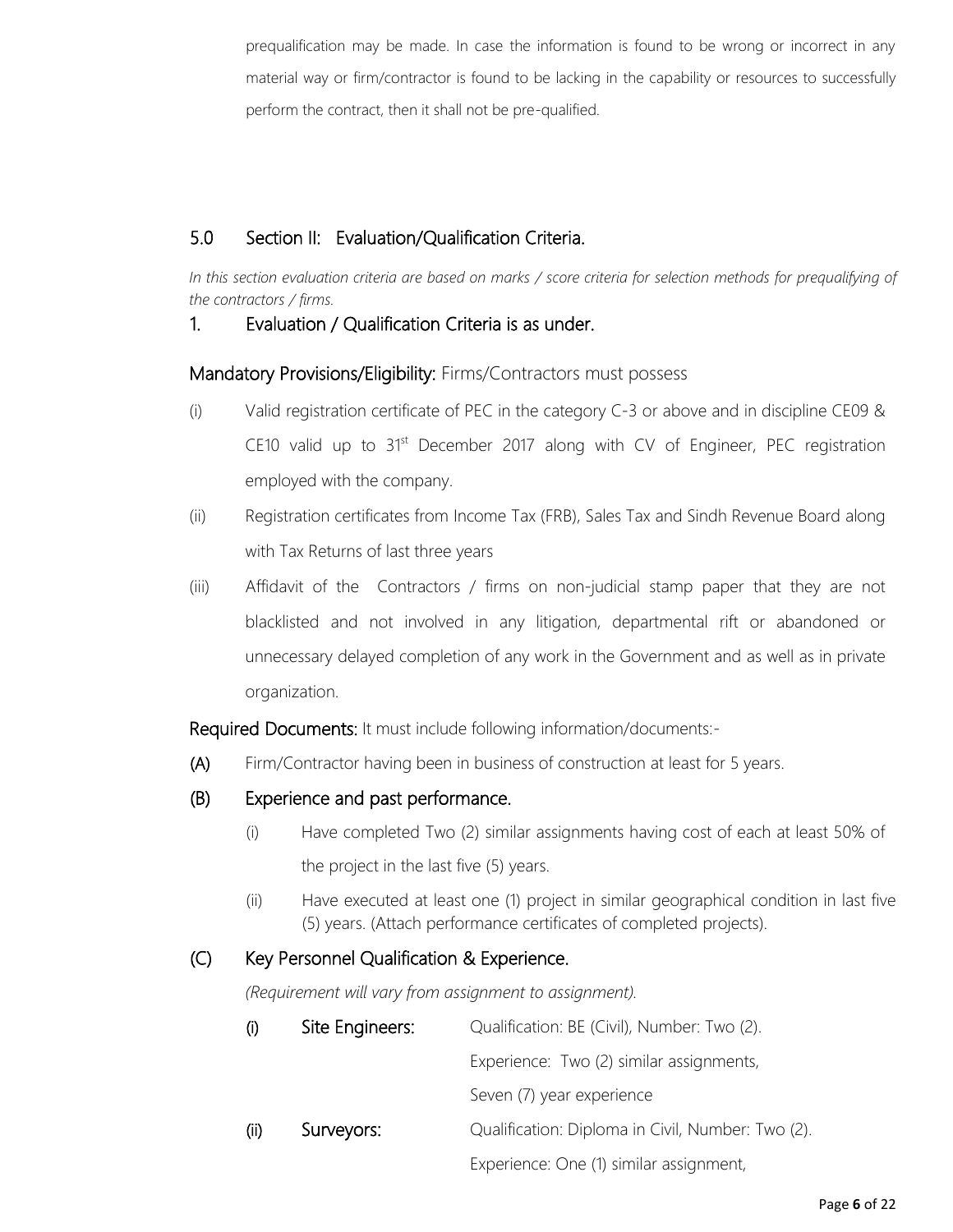Three (3) year experience

#### (iii) Quantity Surveyor:

Diploma/Certificate Course in Drafting, One (1) Experience: Two (2) year

*(Brief CVs of personnel to be attached)*

#### (D) Equipment's:

- *(a) Please refer to annexure-I.*
- (b). High value equipment should be an option to own, lease or hire.
- (c) Total equipment available with the applicant is to be listed along with its current mobilization on on-going projects.

*(Details are to be provided in the attached form)*

#### (E) Financial:

- (i) Documentary evidence of financial position, bank statement or audited accounts of the last Three (3) years.
- (ii) Average Annual turnover of the last three years should not be less than thrice the cost of work.

#### (F) Any other information:

*Please attach any other related additional information / documents which shall not discriminate among contractors/firms.*

Requirements for Joint Venture / Consortium Agreement (Contractor must meet the following mentioned requirements as following)

- i. This documents should be signed by all Partners or Lead Partners should have valid Power of Attorney duly signed by all members of the Consortium
- ii. Joint Venture consortium should have legal valid agreement on prescribed format of Pakistan Engineering Council.
- iii. One of the Joint Venture Partner should meet the PEC requisite Category limit.
- iv. The lead member should obtain at least 50% marks.
- v. Both firm participating as JV should submit affidavit on non-judicial Stamp Paper separately / individually that their firms have not been involved in any litigation nor blacklisted from any organization, government, semi government and autonomous bodies etc.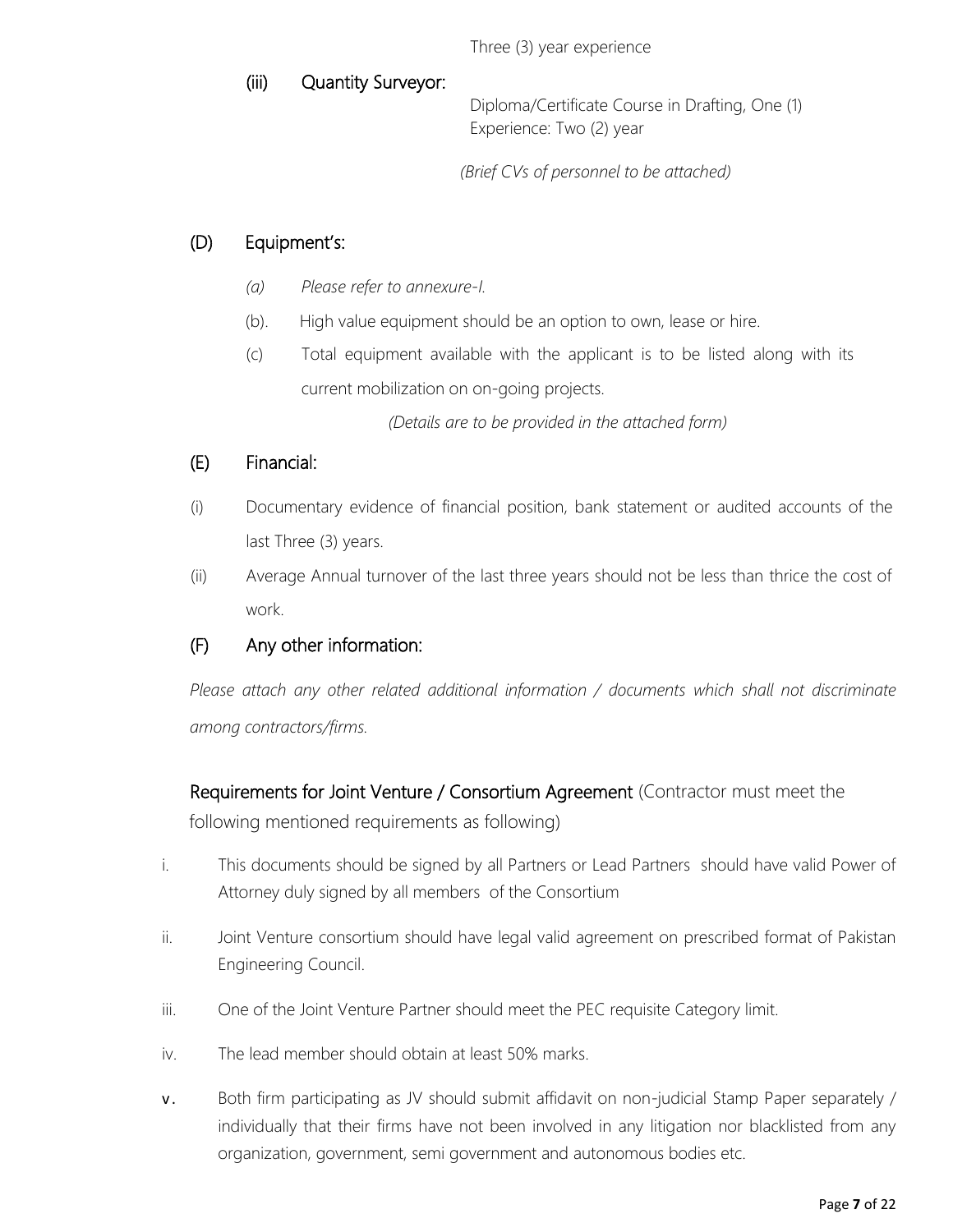vi. Joint Venture Power of Attorney should be as per PEC prescribed Performa.

Aggregate Qualifying Score is 70%, but it is mandatory to obtain at least 35% in each of the following sections. Contractors/firms who fail to qualify in any of the above sections shall be disqualified from the prequalification process.

| (A) | Company Profile.                                           |          |
|-----|------------------------------------------------------------|----------|
| i.  | Period since Firm/Contractor is in construction business   | 10 Marks |
|     | Up to 5 years                                              | 05 Marks |
|     | Up to 10 years                                             | 08 Marks |
|     | Above 10 years                                             | 10 Marks |
| ii. | Office facilities                                          | 05 Marks |
|     | In Sindh province                                          | 03 Marks |
|     | In any other province/Islamabad                            | 01 Mark  |
|     | <b>Outside Country</b>                                     | 01 Mark  |
|     |                                                            |          |
|     | General Experience Record                                  | 35 Marks |
| i.  | Projects of similar nature and complexity                  | 20 Marks |
|     | completed over last 05 years.                              |          |
|     | (4 Marks for each project)                                 |          |
|     | (Attach work order & satisfactory completion certificates) |          |
| ii. | Projects of similar nature and complexity in hand.         | 15 Marks |
|     | (05 marks for each project)                                |          |
|     | (Attach copies of work orders)                             |          |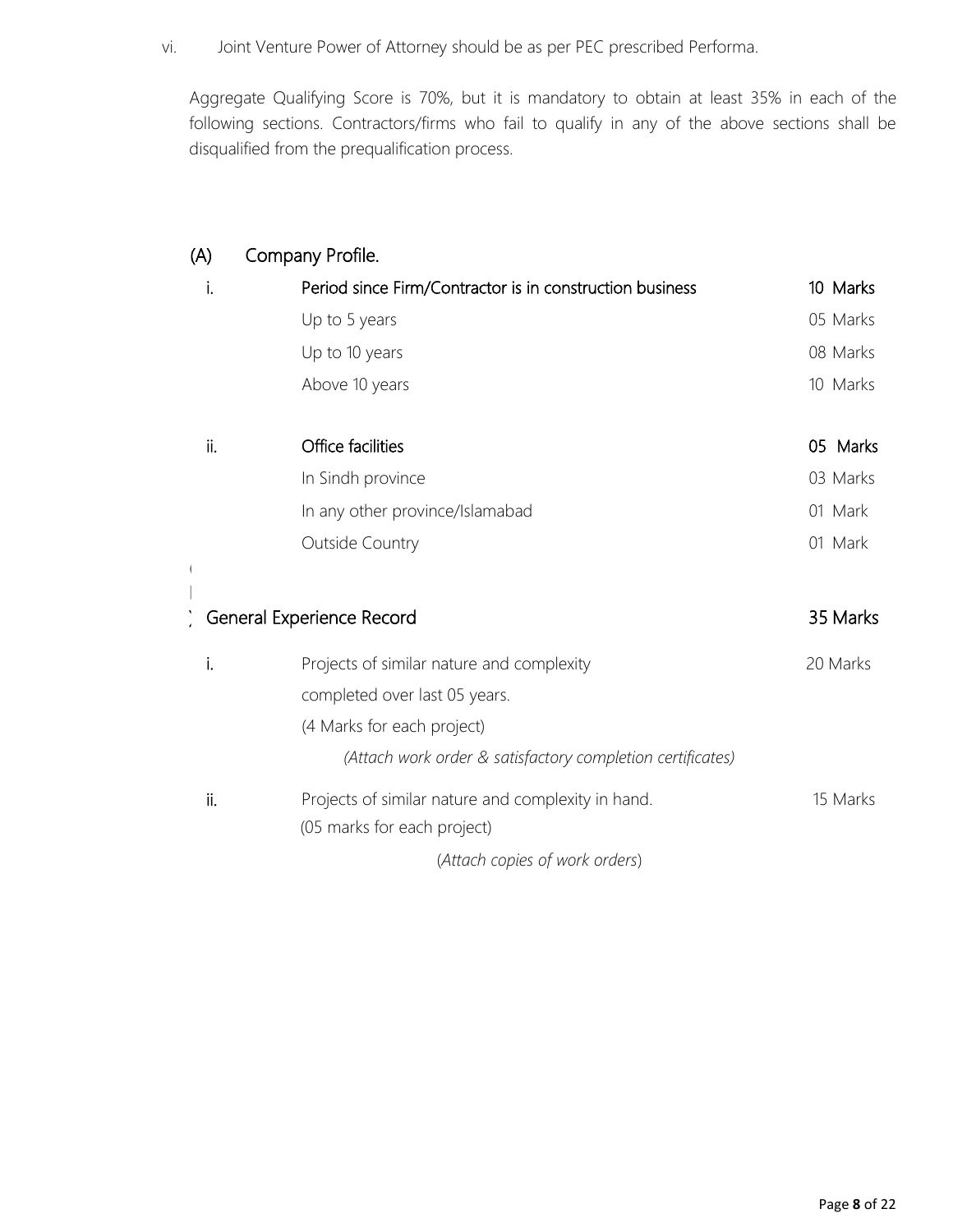#### (C) Personnel Capabilities required for this project 20 Marks

*Requirement of persons will vary from Project to Project.*

*Following factors may be used as a guideline:*

| Sr.<br>No.      | Description/Position with<br>qualification &<br>experience                                                                                           | <b>Number</b><br>Required | <b>Marks</b><br>assigned | Remarks                                                                                                                                |
|-----------------|------------------------------------------------------------------------------------------------------------------------------------------------------|---------------------------|--------------------------|----------------------------------------------------------------------------------------------------------------------------------------|
| $\mathcal{I}$ . | BSc (Civil Engg.)<br>/BE(Civil) Engineers<br>registered with Pakistan<br><b>Engineering Council</b><br>(PEC) with experience of<br>5 years or above. | 2 Nos.                    | 10                       | 03 Marks for experience of 5 to<br>10 years. 04 Marks for above<br>10 years.<br>1 additional Mark for MSc<br>(Civil Engg:)/M.E.(Civil) |
| 2.              | Diploma in Civil<br>Engineering, with<br>experience of 2 years or<br>above.                                                                          | 04                        | 10                       | 1.5 Mark for 02 years<br>experience, 2.5 Marks for<br>above 02 years.                                                                  |

#### (D) Equipment Capability 20 Marks

*(Details are to be provided in the attached form)*

#### (E) Financial Soundness /Status 10 Marks

For Financial Status assessment, the Applicants may be required to submit Audited Financial Statements for the last 3 years or any other document which verifies their Financial Status. Where necessary, the Procuring Agency will make enquiries with the firm's/contractor's bankers.

Working Capital in hand for this project/work (Attach proof of Bank Statement/Credit Facilities)

| $\mathbf{1}$ | Less than 15% of Estimated Cost of this Work | 02 Marks |
|--------------|----------------------------------------------|----------|
| ii -         | 16 - 25% of Estimated Cost of this Work      | 04 Marks |
| iii.         | 26 - 40% of Estimated Cost of this Work      | 08 Marks |
| iv           | More than 40% of Estimated Cost of this Work | 10 Marks |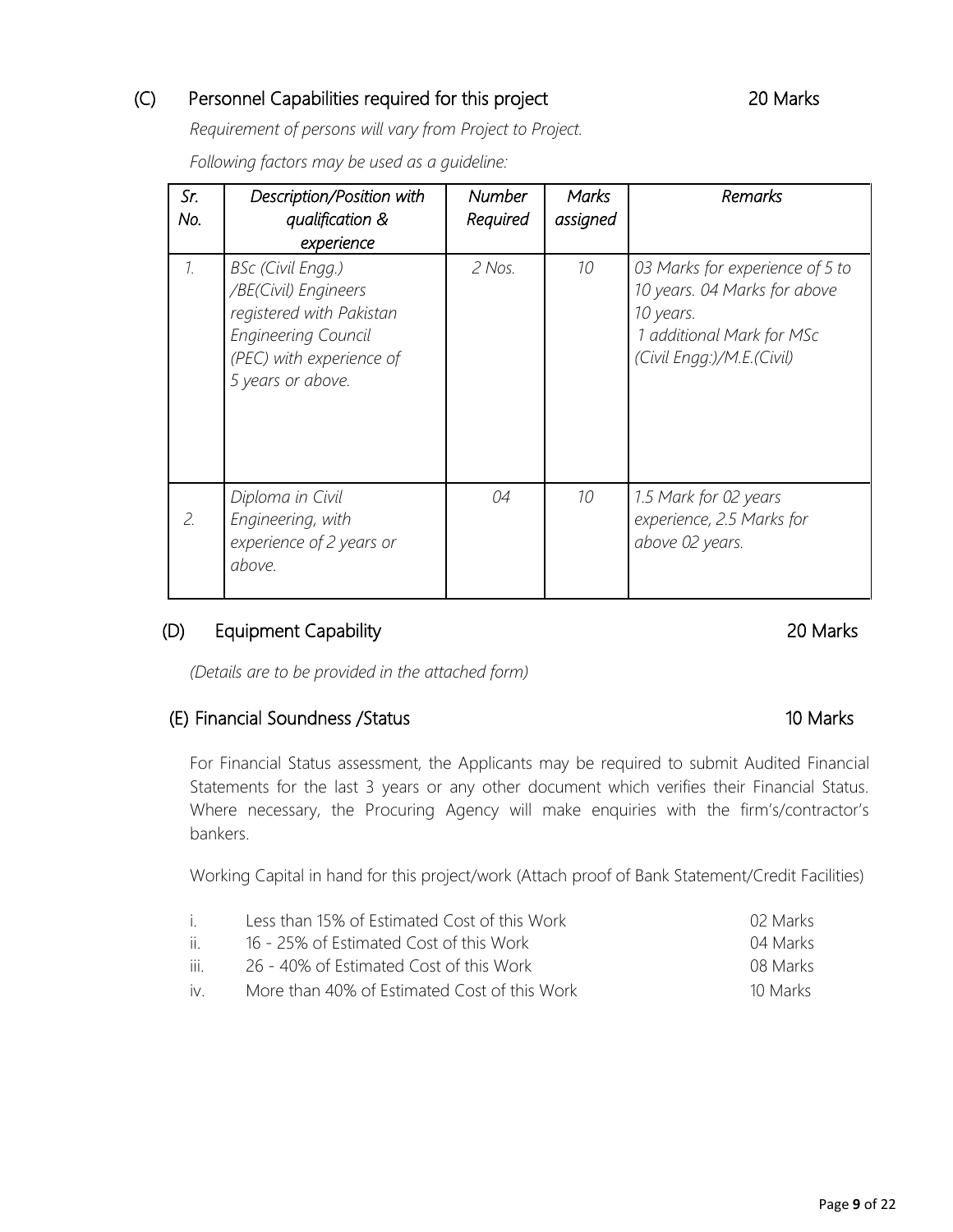#### 6.0 Section III. Application Forms;

A-I Application Submission Form *(The covering letter is to be submitted by the interested firm/contract or partner responsible for a joint venture, on appropriate company letterhead)*

Dated:

#### To The Deputy Director (Tech), Rehabilitation Deptt. Provincial Disaster Management Authority, Bungalow No. 82, 10<sup>th</sup> Lane, Khayaban-e-Hilal, DHA Phase IV, Karachi

Dear Sir,

#### Subject:: Pre-qualification of Establishment of Regional Offices of PDMA Sindh at Larkana, Shaheed Benazirabad &Mirpurkhas

I …………………… the undersigned, being duly authorized to represent and act on behalf

of............................. applies to be prequalified for the project cited above and enclose one (1) original

*(together with -------copies)* of pre-qualification documents and declare the following:

- (a) I have examined and have no reservations to the Prequalification Document, including Addenda No(s)..............................................., issued in accordance with ITB Clause 6.
- (b) I understand that Procuring Agency may cancel the prequalification process at any time and that Procuring Agency is not bound either to accept any application that it may receive or to invite the prequalified applicants to bid for the contract subject of this prequalification, without incurring any liability to the Applicants.
- (c) Bids by prequalified applicants will be subject to verification of all information submitted for prequalification at the time of bidding;
- (d ) Client reserves the right to amend the scope and value of any contract under this project with intimation to bidders; in such event bids will only be called from prequalified bidders who meet the revised requirements;

2. The Procuring Agency and its authorized representative(s) may contact the following person(s) for further information, if needed;

Person to be contacted: Telephone:

3. The undersigned declares that the statements and the information provided are complete, true, and correct in every detail.

Signed: Name: Name: Name: Name: Name: Name: Name: Name: Name: Name: Name: Name: Name: Name: Name: Name: Name: Name: Name: Name: Name: Name: Name: Name: Name: Name: Name: Name: Name: Name: Name: Name: Name: Name: Name: Name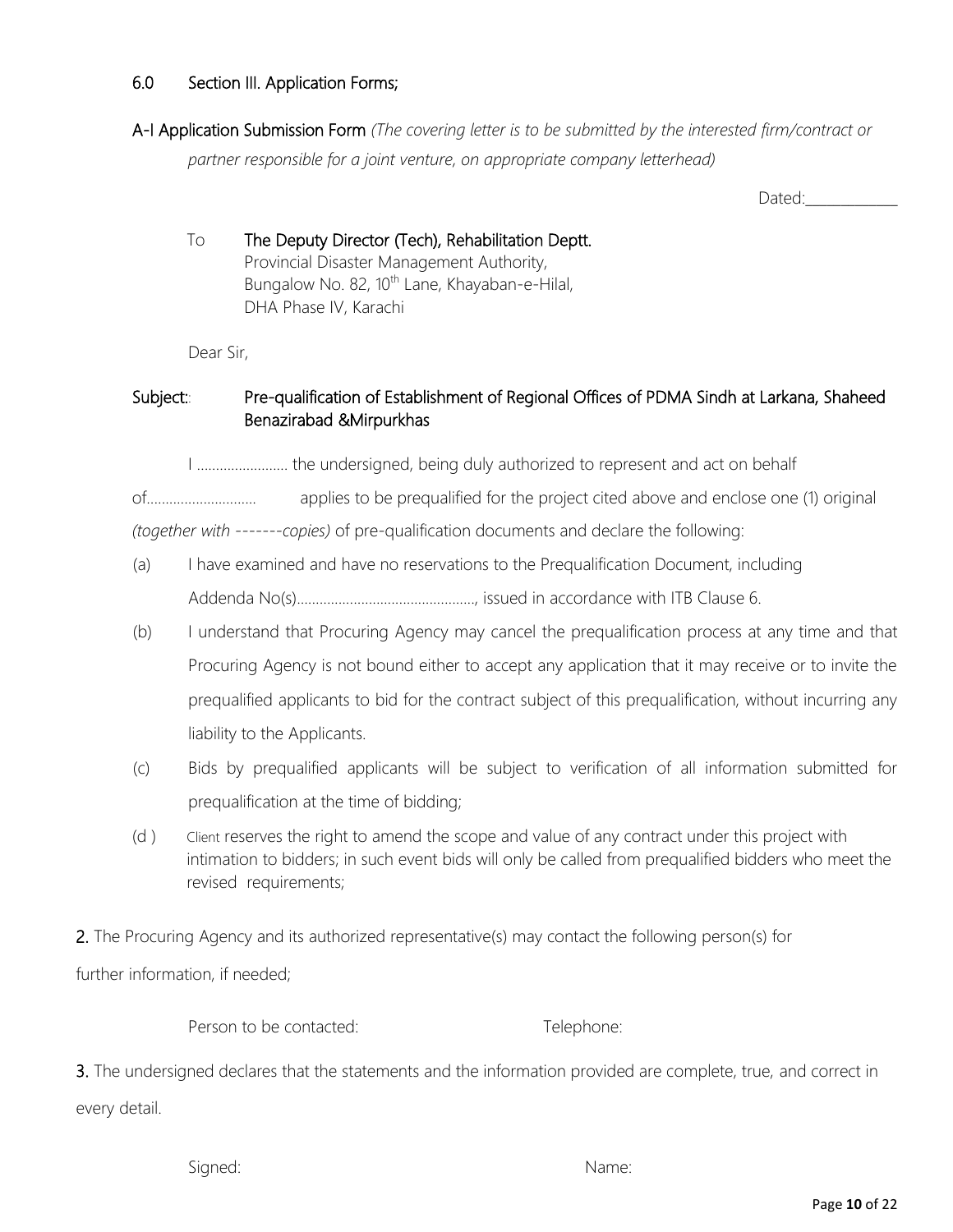## A-II 1. Company Profile Date: -----------------------

Contract: -------------------

All individual firms and each partner of a joint venture applying for prequalification are requested to complete the information in this form.

|                                                                                                                                                                                | Name of firm (legal):                               |          |  |  |  |
|--------------------------------------------------------------------------------------------------------------------------------------------------------------------------------|-----------------------------------------------------|----------|--|--|--|
| 1.<br>(In case of Joint Venture (JV), legal name of each partner:                                                                                                              |                                                     |          |  |  |  |
|                                                                                                                                                                                | Nature of Business:                                 |          |  |  |  |
| 2.<br>(Whether the firm is a Corporation, Partnership, Trust etc.)<br>(In case of Consortium; whether the Lead Consortium Member is a<br>Corporation, Partnership, Trust etc.) |                                                     |          |  |  |  |
| 3.                                                                                                                                                                             | Head Office Address:                                |          |  |  |  |
| $\overline{4}$ .                                                                                                                                                               | Telephone<br>Fax numbers:<br>E-mail address:        |          |  |  |  |
| 5.                                                                                                                                                                             | Place of Incorporation/Registration:                |          |  |  |  |
|                                                                                                                                                                                | Year of incorporation/registration:                 |          |  |  |  |
|                                                                                                                                                                                | Applicant's authorized representative:<br>Telephone |          |  |  |  |
| 6.                                                                                                                                                                             | Fax numbers:<br>E-mail address:                     |          |  |  |  |
|                                                                                                                                                                                | NATIONALITY OF OWNERS.                              |          |  |  |  |
| 7.                                                                                                                                                                             | Name:                                               | Country: |  |  |  |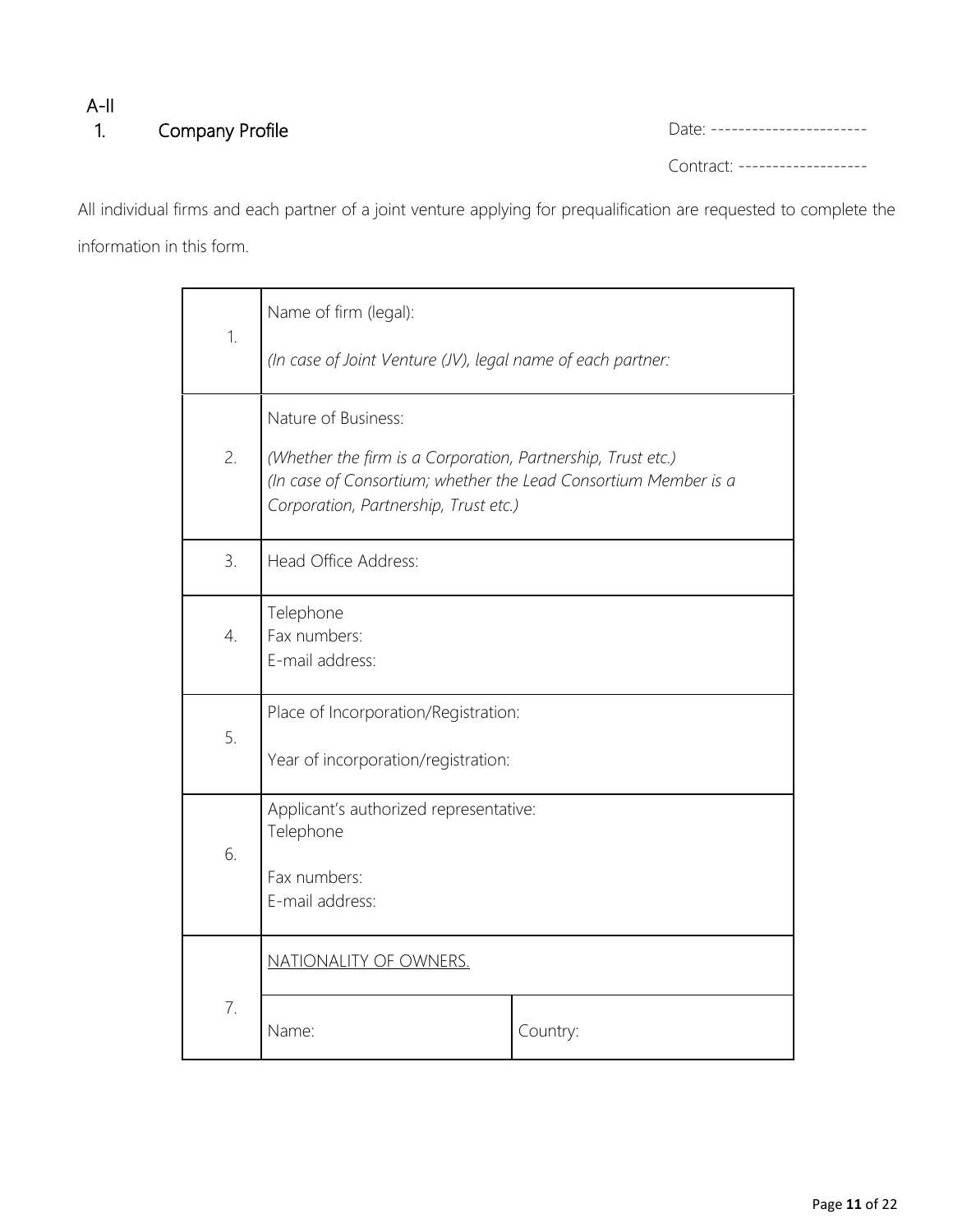## A-III

## 2. General Experience Record

(i) Details of Contracts of Similar Nature and Complexity completed over the last 05 years

| Sr. No.                                                                                   | 1 | $\overline{c}$ | $\mathsf{3}$ | $\overline{4}$ | 5 |
|-------------------------------------------------------------------------------------------|---|----------------|--------------|----------------|---|
| Name of Contract:                                                                         |   |                |              |                |   |
| Country:                                                                                  |   |                |              |                |   |
| Name of Procuring<br>Agency With<br>Address, Tele, Fax.                                   |   |                |              |                |   |
| Nature of works and<br>special features relevant<br>to the contract for which<br>applied: |   |                |              |                |   |
| Contractor's Role<br>(Mention: Sole, Sub<br>Contactor or Partner in a<br>Joint Venture).  |   |                |              |                |   |
| Value of the total<br>contract in Pak/Rs:                                                 |   |                |              |                |   |
| Date of Award:                                                                            |   |                |              |                |   |
| Date of Completion                                                                        |   |                |              |                |   |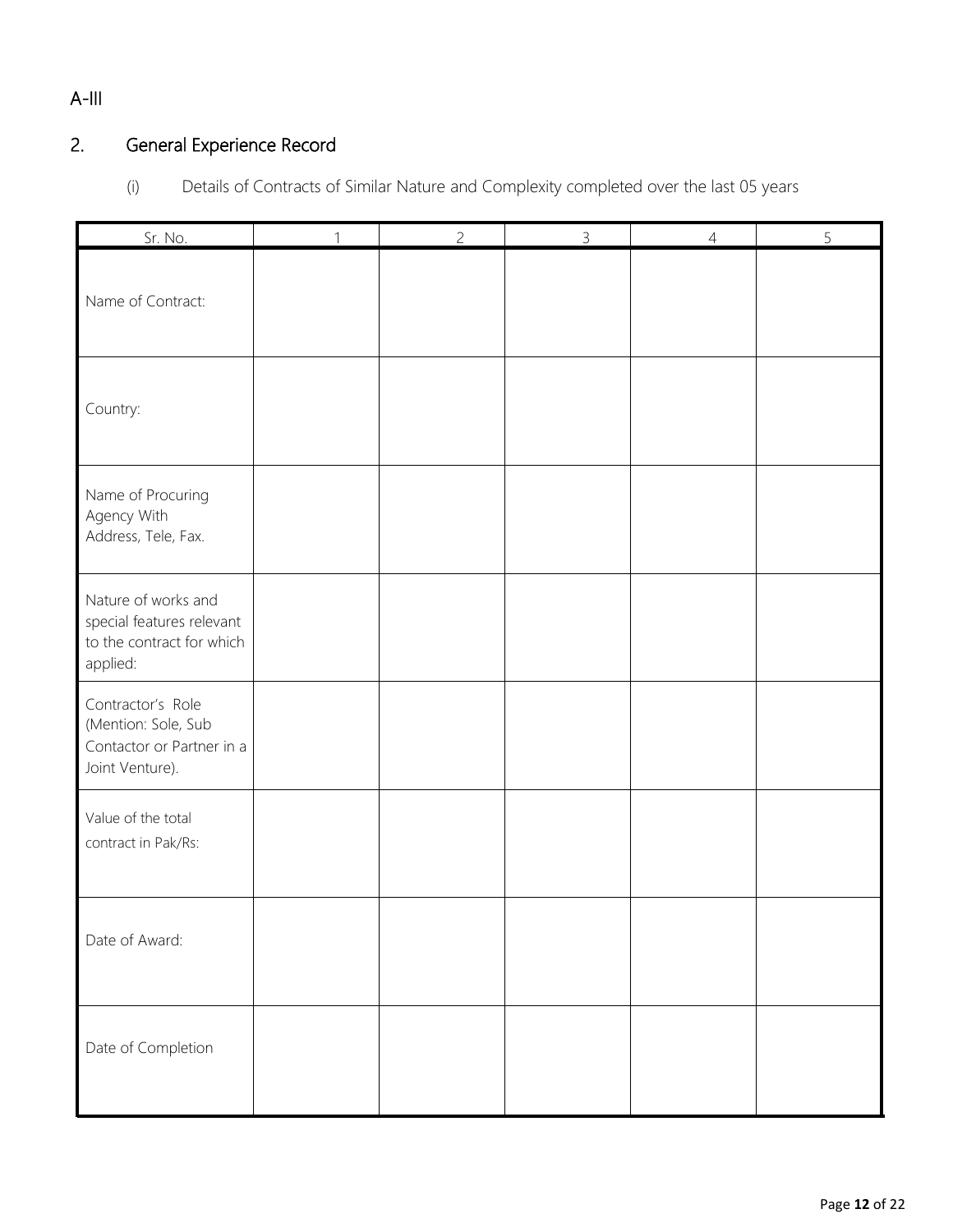#### Projects of similar nature and complexity in hand.  $(ii)$

Firms/ Contractors and each partner of the joint venture should provide information on their current commitments on all contracts that have been awarded, or for which a letter of intent or acceptance has been received, or for contracts approaching completion, for which Completion Certificate has yet to be issued.

| Name of Contract | Value of<br>Contract | Name of<br>Procuring<br>Agency | Value of<br>Outstanding work<br>(Equivalent Pak<br>Rs. Millions) | Estimated<br><b>Completion Date</b> |
|------------------|----------------------|--------------------------------|------------------------------------------------------------------|-------------------------------------|
| 1.               |                      |                                |                                                                  |                                     |
| 2.               |                      |                                |                                                                  |                                     |
| 3.               |                      |                                |                                                                  |                                     |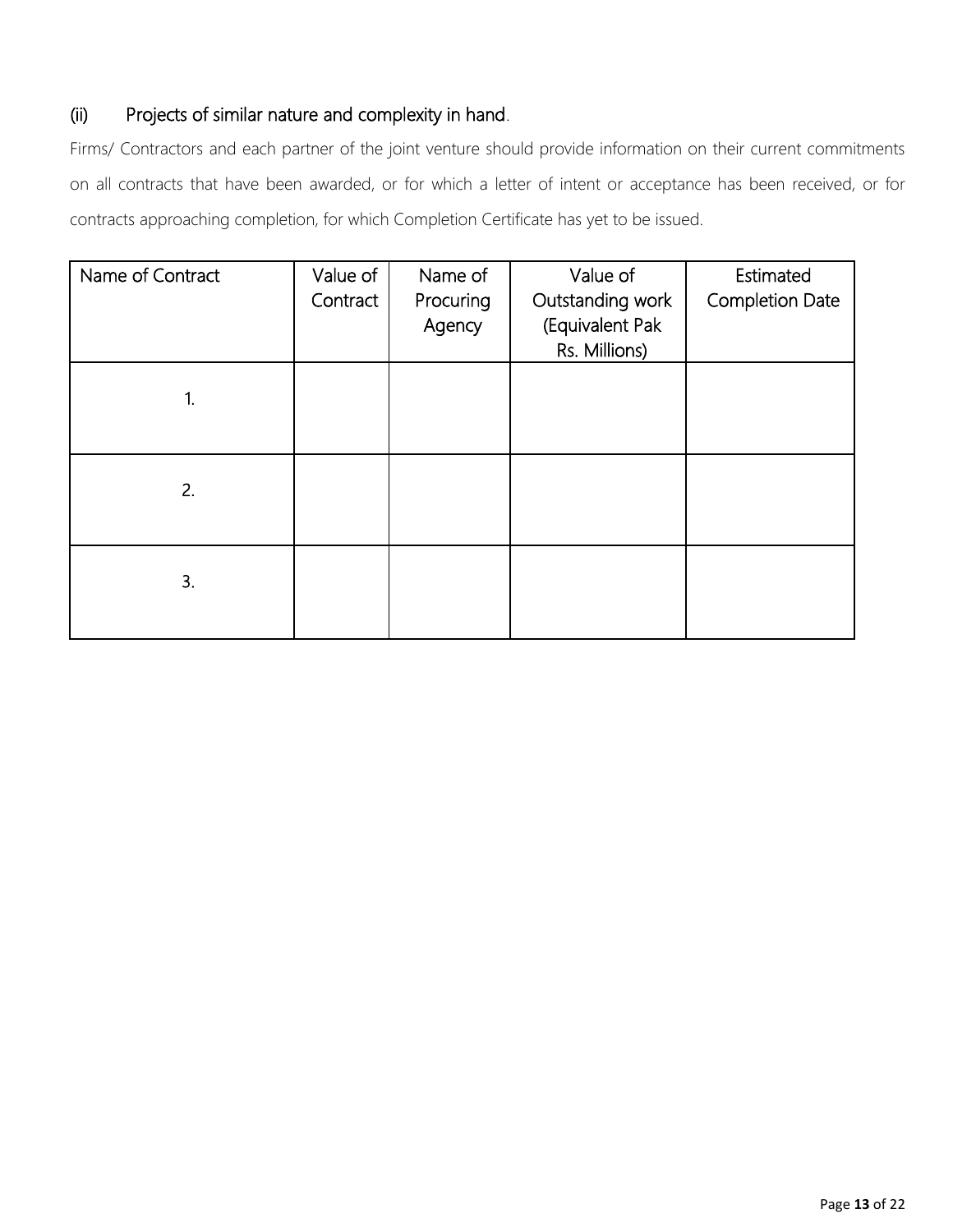(iii) Projects executed in similar geographical conditions in last five (5) years.

| Sr. No.                                                                                  | 1 | $\mathbf{2}$ | 3 | $\boldsymbol{4}$ | 5 |
|------------------------------------------------------------------------------------------|---|--------------|---|------------------|---|
| Name of Contract:                                                                        |   |              |   |                  |   |
| Country & location                                                                       |   |              |   |                  |   |
| Name of Procuring<br>Agency<br>With Address, Tele, Fax.                                  |   |              |   |                  |   |
| Nature of works and<br>special features relevant to<br>he contract for which applied:    |   |              |   |                  |   |
| Contractor's Role<br>(Mention:<br>Sole, Sub Contactor or<br>Partner in a Joint Venture). |   |              |   |                  |   |
| Value of the total contract<br>in Pak/Rs                                                 |   |              |   |                  |   |
| Date of Award:                                                                           |   |              |   |                  |   |
| Date of Completion                                                                       |   |              |   |                  |   |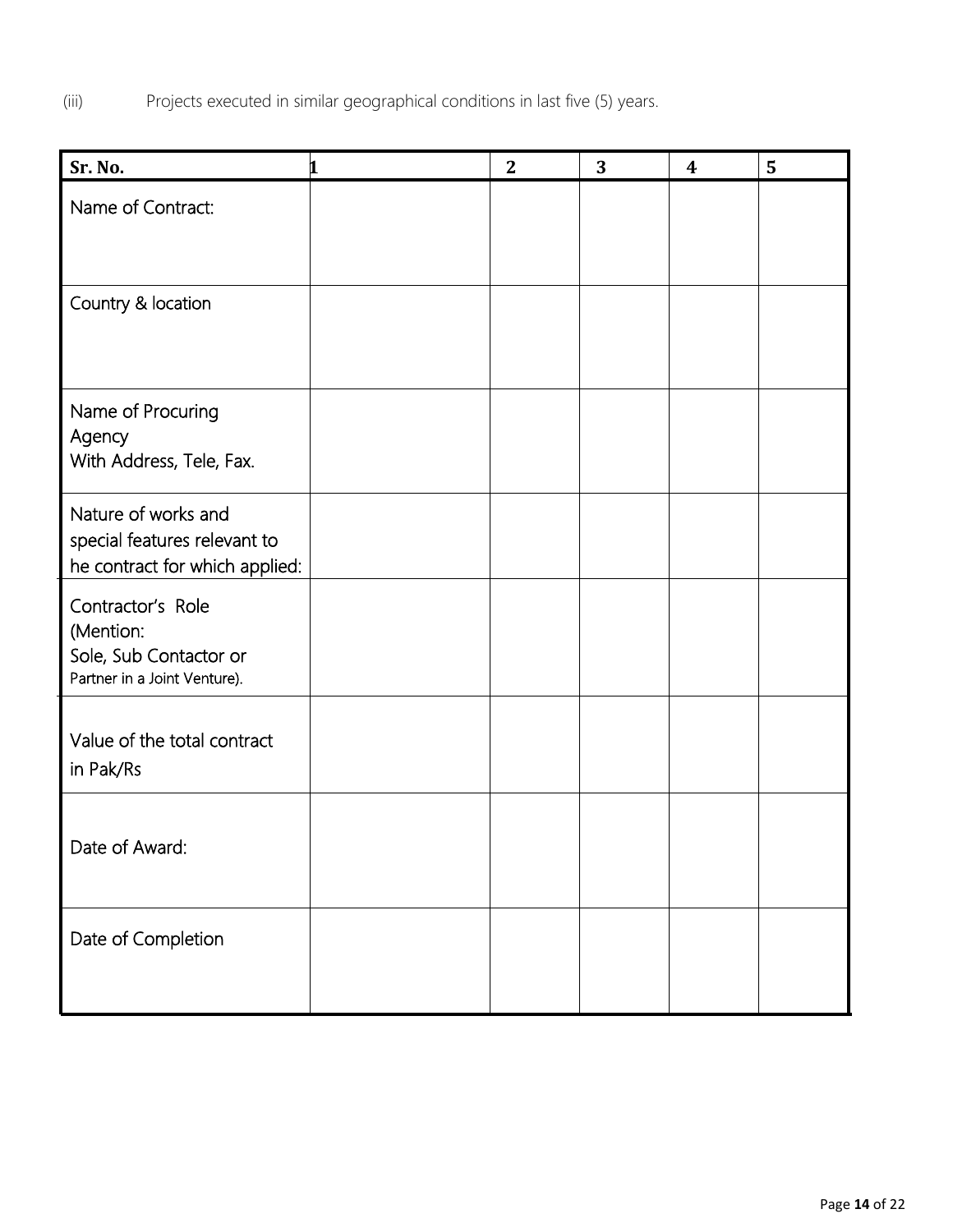## 4 (A) Personnel Capabilities

Firm/Contractor should provide the names of suitably qualified personnel to meet the specified requirements stated in Section 3 (Evaluation and Qualification Criteria).

| Sr. No.          | Title of Position | Name |
|------------------|-------------------|------|
| $\mathbf{1}$     |                   |      |
| $\mathbf{2}$     |                   |      |
| 3                |                   |      |
| $\boldsymbol{4}$ |                   |      |
| 5                |                   |      |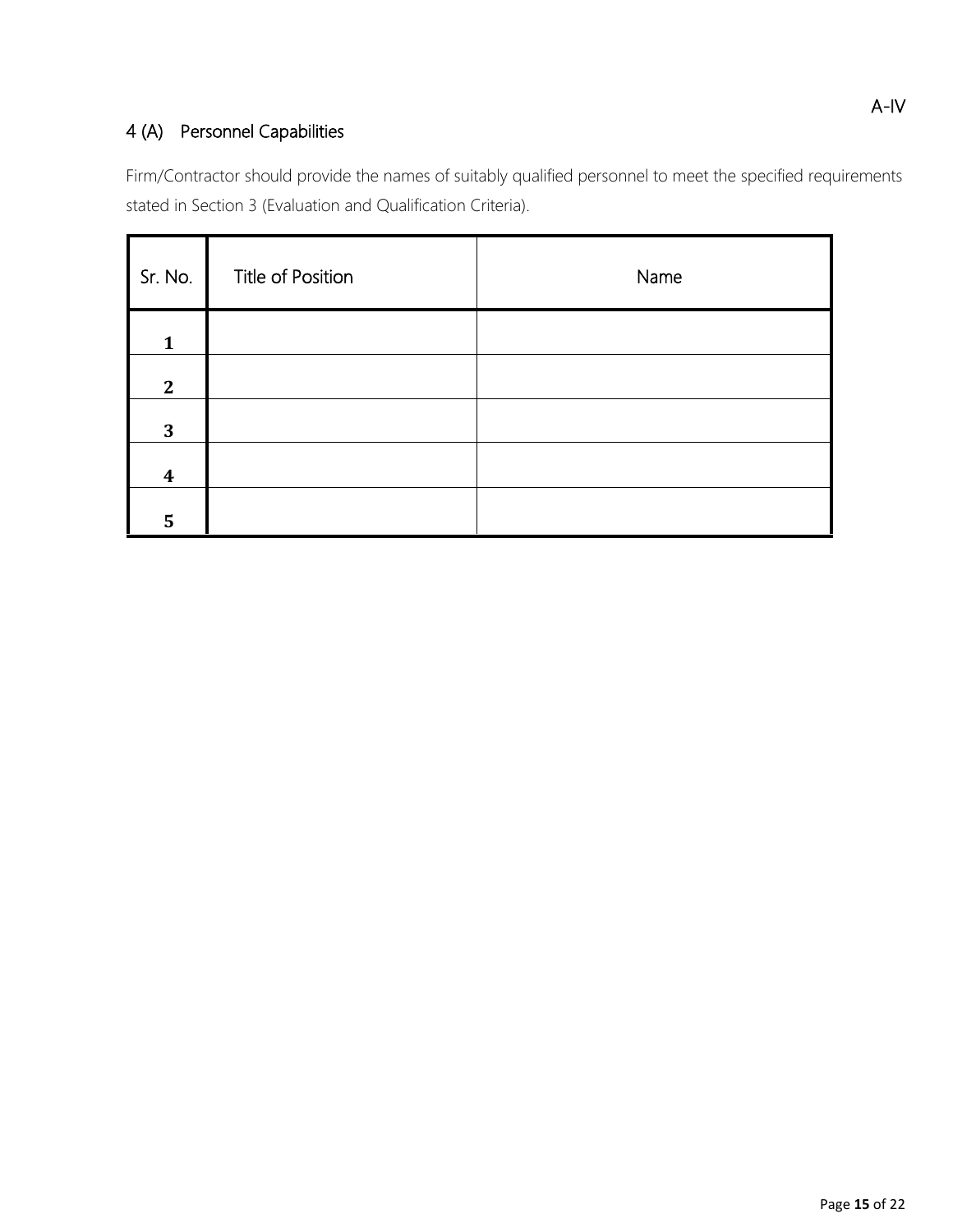#### **A-V**

The data regarding experience of the personnel mentioned at A-IV should be supplied separately using the Form below.

| 1. | Proposed Position:                                                                                                                                                                                                             | <u> 1989 - Andrea Stadt, fransk politik (d. 1989)</u>              |  |
|----|--------------------------------------------------------------------------------------------------------------------------------------------------------------------------------------------------------------------------------|--------------------------------------------------------------------|--|
|    | 2. Name of Expert:                                                                                                                                                                                                             |                                                                    |  |
|    | 3. Name of Firm:                                                                                                                                                                                                               |                                                                    |  |
|    | <b>Current Residential Address:</b>                                                                                                                                                                                            | <u> 1980 - Andrea Stadt Britain, amerikansk politik (d. 1980)</u>  |  |
|    |                                                                                                                                                                                                                                |                                                                    |  |
|    |                                                                                                                                                                                                                                |                                                                    |  |
|    |                                                                                                                                                                                                                                |                                                                    |  |
|    | 4. Date of Birth: Citizenship:                                                                                                                                                                                                 | <u> 1989 - Andrea Station Barbara, amerikan personal (h. 1989)</u> |  |
| 5. | Qualification: Note that the state of the state of the state of the state of the state of the state of the state of the state of the state of the state of the state of the state of the state of the state of the state of th |                                                                    |  |
|    |                                                                                                                                                                                                                                |                                                                    |  |

#### 4(B) Curriculum Vitae (CV) for Proposed Experts

6. Work Experience: Summarize professional experience in reverse chronological order.

Indicate particular technical and managerial experience relevant to the project.

| <b>From</b> | To | Company / Project / Position / Relevant technical and<br>management<br>experience |
|-------------|----|-----------------------------------------------------------------------------------|
|             |    |                                                                                   |
|             |    |                                                                                   |
|             |    |                                                                                   |
|             |    |                                                                                   |
|             |    |                                                                                   |
|             |    |                                                                                   |
|             |    |                                                                                   |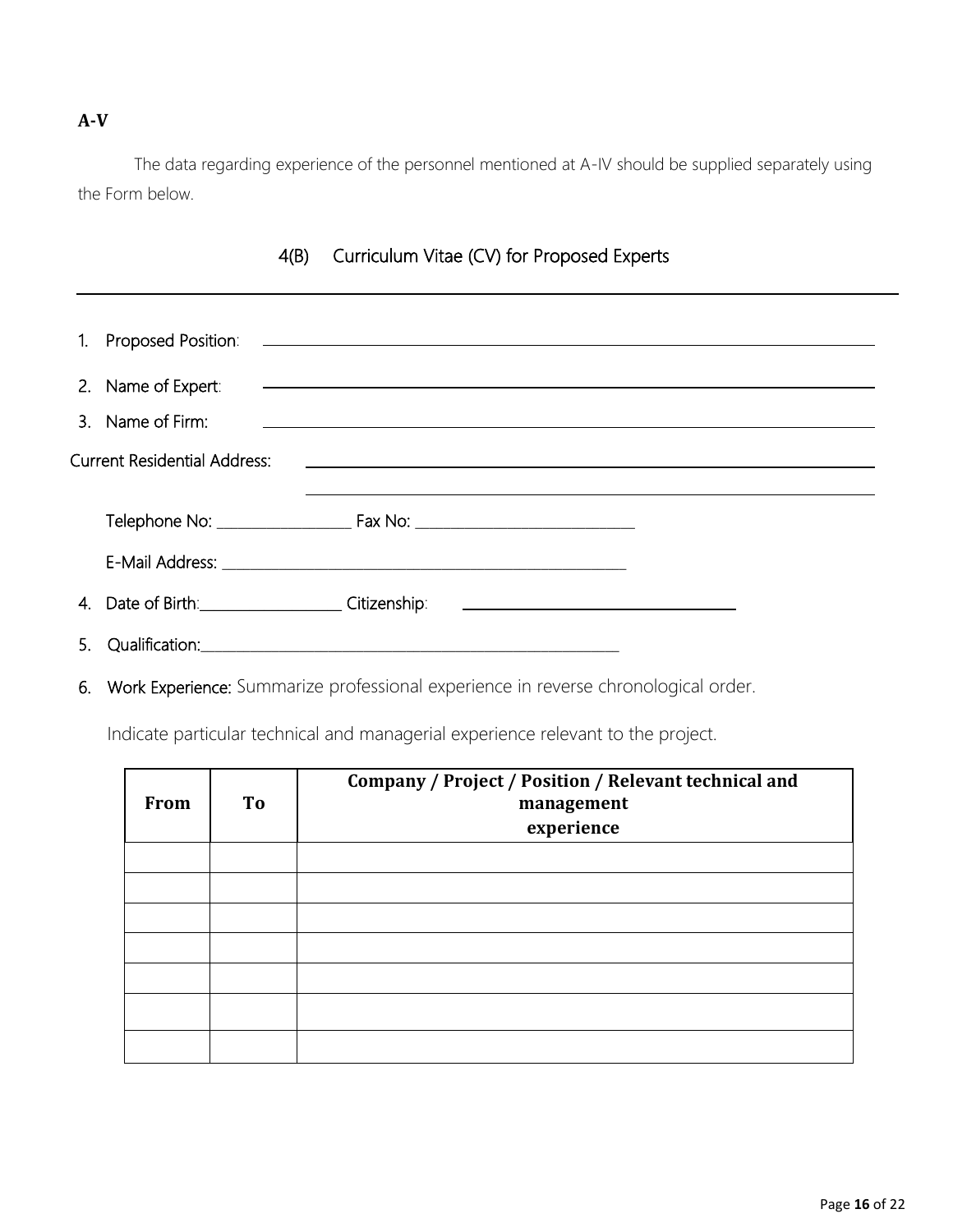5. Firm/Contractor shall provide adequate information to demonstrate clearly that it has the capability to meet the requirements for the key equipment whether owned/ leased/ rented listed in Section 3 (Evaluation and Qualification Criteria).

| Sr.<br>No.     | Name of<br>Equipment | Name of<br>manufacturer | Model<br>and<br>power<br>rating | Capacity | Year of<br>manufacture | Current<br>location |
|----------------|----------------------|-------------------------|---------------------------------|----------|------------------------|---------------------|
| 1              |                      |                         |                                 |          |                        |                     |
| $\overline{c}$ |                      |                         |                                 |          |                        |                     |
| $\mathfrak{Z}$ |                      |                         |                                 |          |                        |                     |
| $\overline{4}$ |                      |                         |                                 |          |                        |                     |
| 5              |                      |                         |                                 |          |                        |                     |
| 6              |                      |                         |                                 |          |                        |                     |
| $\overline{7}$ |                      |                         |                                 |          |                        |                     |
| $8\,$          |                      |                         |                                 |          |                        |                     |
| 9              |                      |                         |                                 |          |                        |                     |
| 10             |                      |                         |                                 |          |                        |                     |

#### A. Equipment Capabilities (owned by the contractor/firm)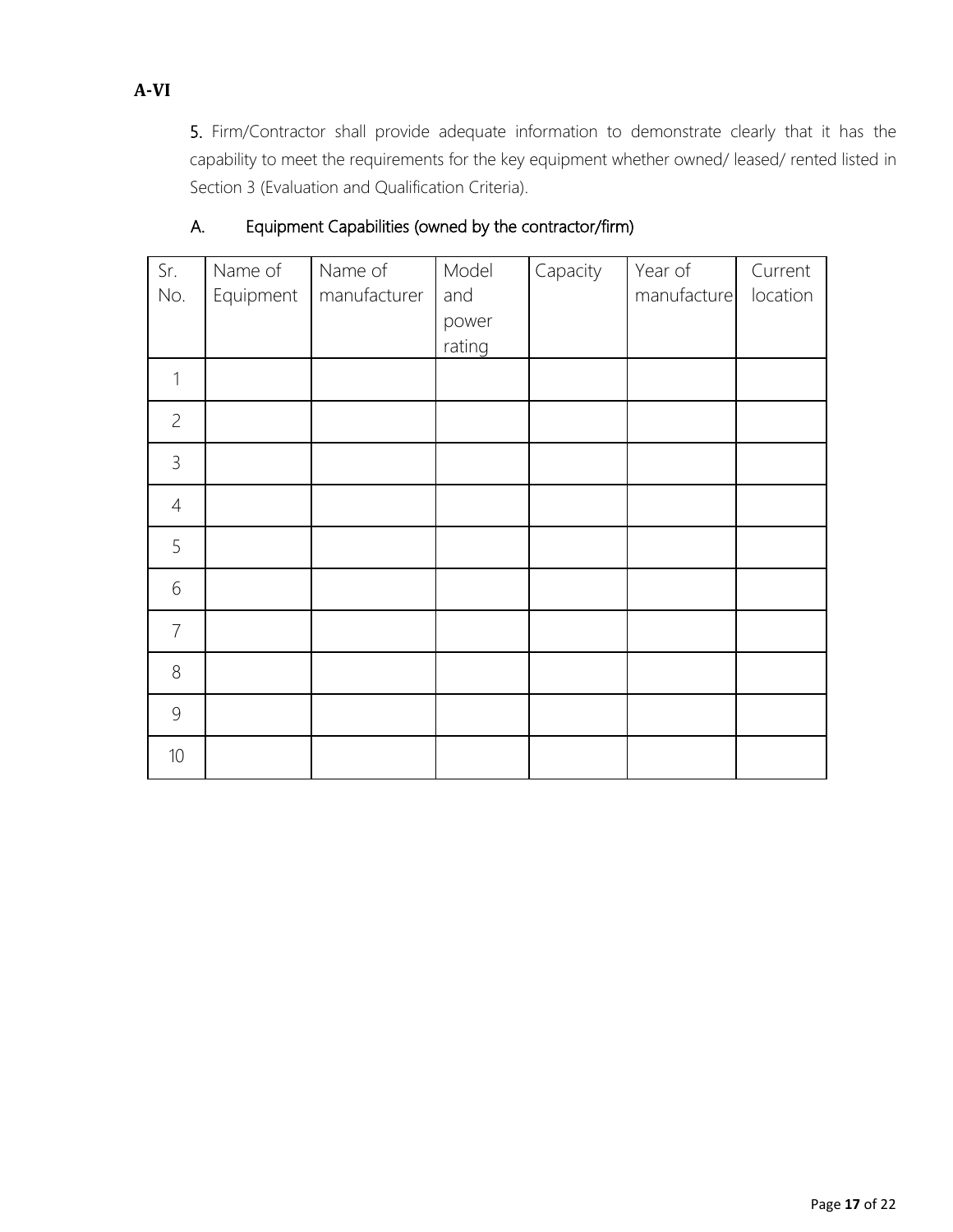## B. Equipment Capabilities (leased/ rented by the contractor/firm)

| Sr.<br>No.       | Name of<br>Equipment | Mention<br>whether<br>leased or<br>rented | Name of<br>owner | Address of<br>owner | Contact<br>name and<br>title with<br>Telephone<br>Fax & E<br>Mail of the<br>owner | Agreements<br>Details of rental /<br>lease /<br>manufacture<br>agreements<br>specific to the<br>project |
|------------------|----------------------|-------------------------------------------|------------------|---------------------|-----------------------------------------------------------------------------------|---------------------------------------------------------------------------------------------------------|
| $\mathbf{1}$     |                      |                                           |                  |                     |                                                                                   |                                                                                                         |
| $\mathbf{2}$     |                      |                                           |                  |                     |                                                                                   |                                                                                                         |
| 3                |                      |                                           |                  |                     |                                                                                   |                                                                                                         |
| $\boldsymbol{4}$ |                      |                                           |                  |                     |                                                                                   |                                                                                                         |
| 5                |                      |                                           |                  |                     |                                                                                   |                                                                                                         |
| 6                |                      |                                           |                  |                     |                                                                                   |                                                                                                         |
| $\overline{7}$   |                      |                                           |                  |                     |                                                                                   |                                                                                                         |
| 8                |                      |                                           |                  |                     |                                                                                   |                                                                                                         |
| $\boldsymbol{9}$ |                      |                                           |                  |                     |                                                                                   |                                                                                                         |
| 10               |                      |                                           |                  |                     |                                                                                   |                                                                                                         |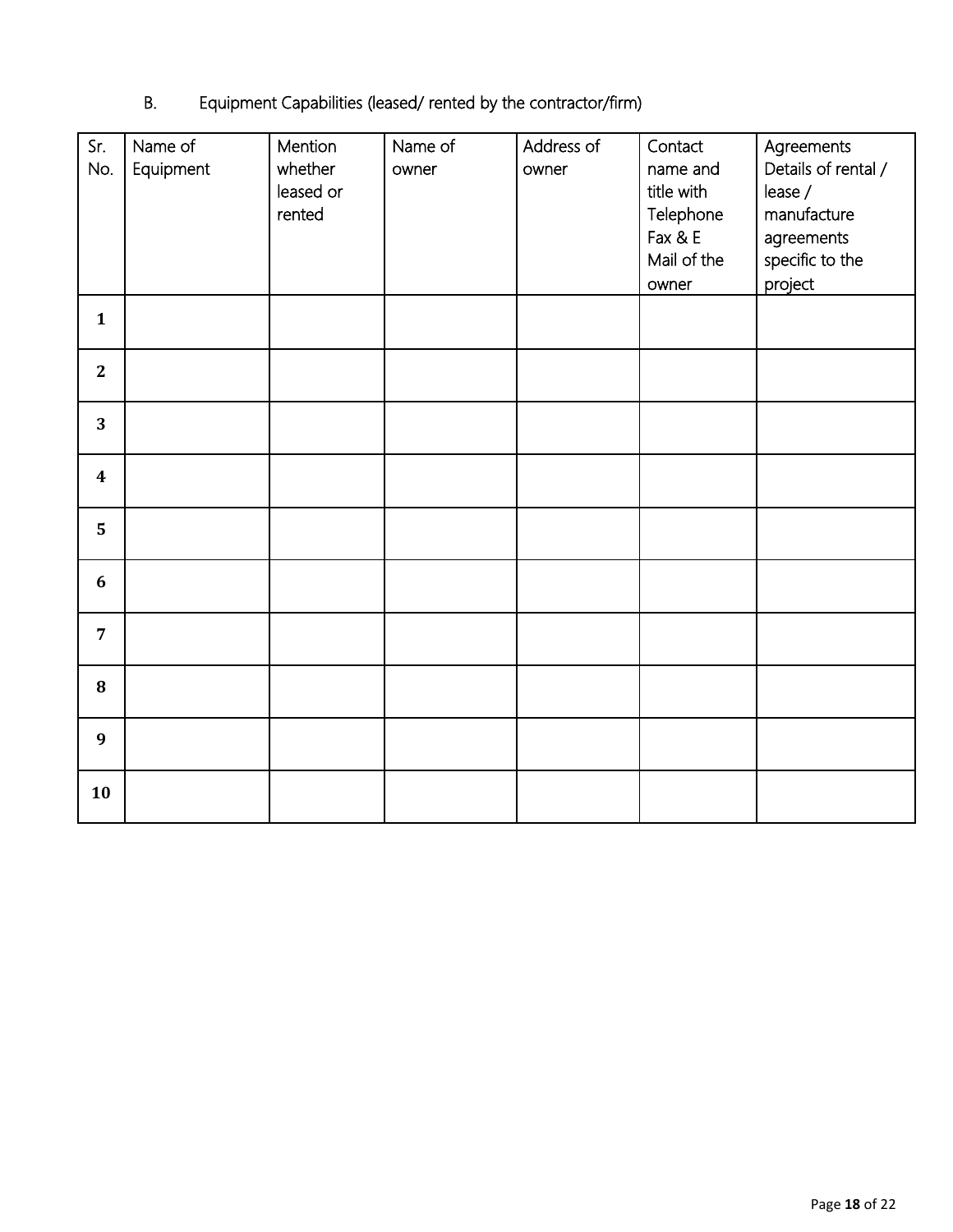#### **A-VII**

### 6. Financial Resources.

A.Banker's Information:

| Sr. | Name & Address of | Contact name and title | Telephone, Fax & E- Mail |
|-----|-------------------|------------------------|--------------------------|
| No. | <b>Bank</b>       |                        | Address                  |
|     |                   |                        |                          |
|     |                   |                        |                          |
|     |                   |                        |                          |
|     |                   |                        |                          |
|     |                   |                        |                          |
|     |                   |                        |                          |
|     |                   |                        |                          |

B. Financial Status: Summarize actual assets and liabilities in Pak Rupees for the previous three years.

|    | Information from Balance<br>Sheet/<br>Income Statement | Year 1: | Year 2: | Year 3: |
|----|--------------------------------------------------------|---------|---------|---------|
| 1. | Total Assets (TA)                                      |         |         |         |
| 2. | Total Liabilities (TL)                                 |         |         |         |
| 3. | Current Assets (CA)                                    |         |         |         |
| 4. | Current Liabilities (CL)                               |         |         |         |
| 5. | Total Revenues (TR)                                    |         |         |         |
| 6. | Profits Before Taxes (PBT)                             |         |         |         |
| 7. | Profits After Taxes (PAT)                              |         |         |         |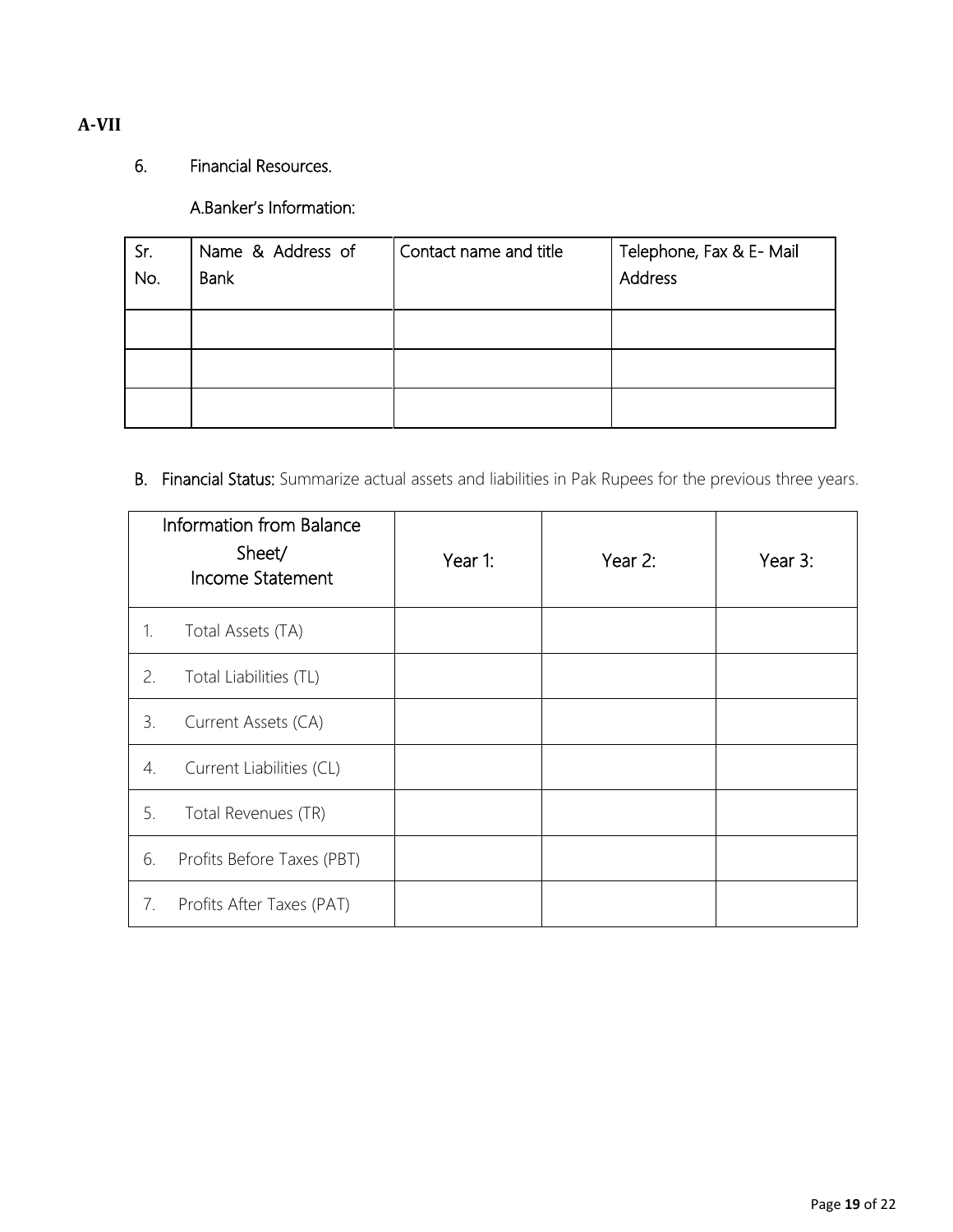C. Source of Financing: Contractor/ Firm shall provide documentary evidence for funding the project for which prequalification is being undertaken.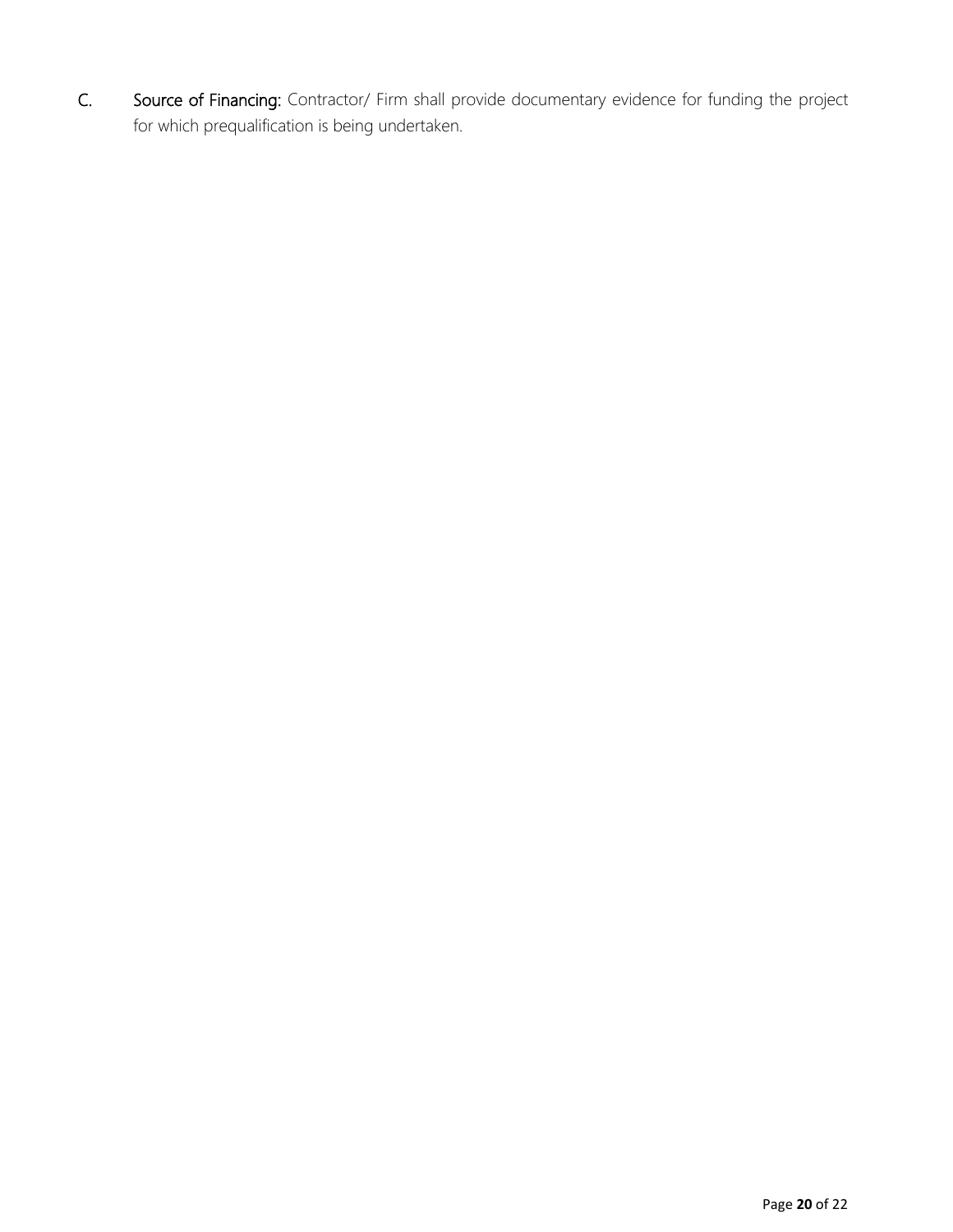#### Section IV. Scope of Contract: (*Description of works and Period of completion)*

To make necessary arrangement to meet with the challenges of any *incident of disaster in the Province to safe quard the human lives and their properties.* 

*The works involves construction of new buildings in the premises of* different regions of Sindh in accordance with the Design, Drawings, *Technical Specifications, Bill of Quantities and instructions of the Client / Consultant with special emphasis on Quantity and Quality c o n t r o l e t h i c s .*